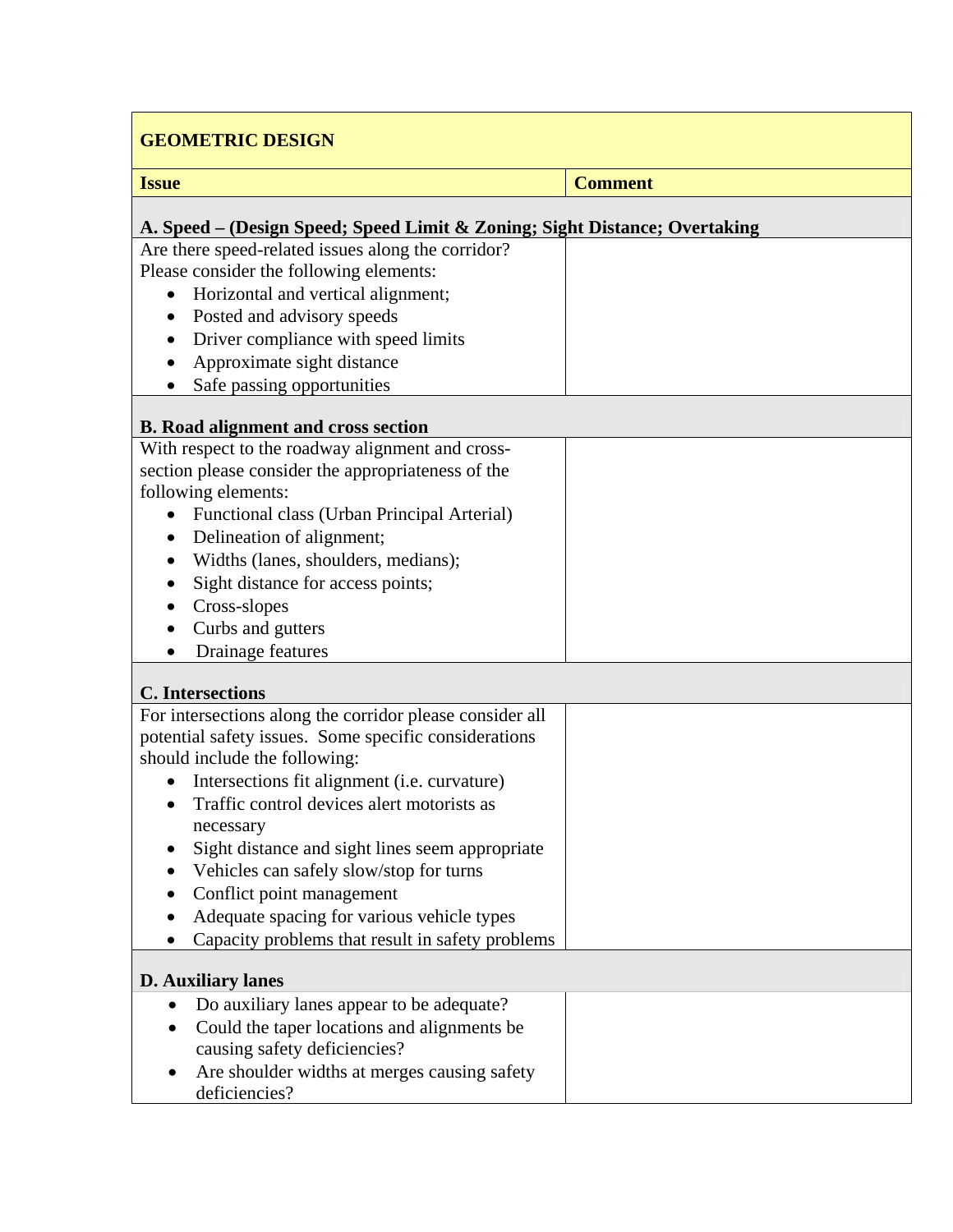| E. Clear zones and crash barriers                         |  |
|-----------------------------------------------------------|--|
| For the roadside the major considerations are clear       |  |
| zone issues and crash barriers. Consider the following:   |  |
| Do there appear to be clear zones issues?<br>٠            |  |
| - Are hazards located too close the road?                 |  |
| — Are side slopes acceptable?                             |  |
| Are suitable crash barriers (i.e., guard rails,           |  |
| curbs, etc.) appropriate for minimizing crash             |  |
| severity?                                                 |  |
| Barrier features: end treatments, visibility, etc.        |  |
| F. Bridges and culverts – (if necessary)                  |  |
| Are there specific issues related to bridges and culverts |  |
| that may result in safety concerns?                       |  |
|                                                           |  |
| G. Pavement – (Defects, Skid Resistance, and Flooding)    |  |
| Is the pavement free of defects including<br>$\bullet$    |  |
| excessive roughness or rutting, potholes, loose           |  |
| material, edge drop-offs, etc.) that could result         |  |
| in safety problems (for example, loss of                  |  |
| steering control)?                                        |  |
| Does the pavement appear to have adequate                 |  |
| skid resistance, particularly on curves, steep            |  |
| grades and approaches to intersections?                   |  |
| Is the pavement free of areas where flooding or           |  |
| sheet flow of water could contribute to safety            |  |
| problems?                                                 |  |
| In general, is the pavement quality sufficient            |  |
| for safe travel of heavy and oversized vehicles?          |  |
| H. Lighting (Lighting and Glare)                          |  |
| It is important to consider to the impacts of lighting.   |  |
| Some specifics include the following:                     |  |
| Is lighting required and, if so, has it been              |  |
| adequately provided?                                      |  |
| Are there glare issues resulting from headlights          |  |
| during night time operations or from sunlight?            |  |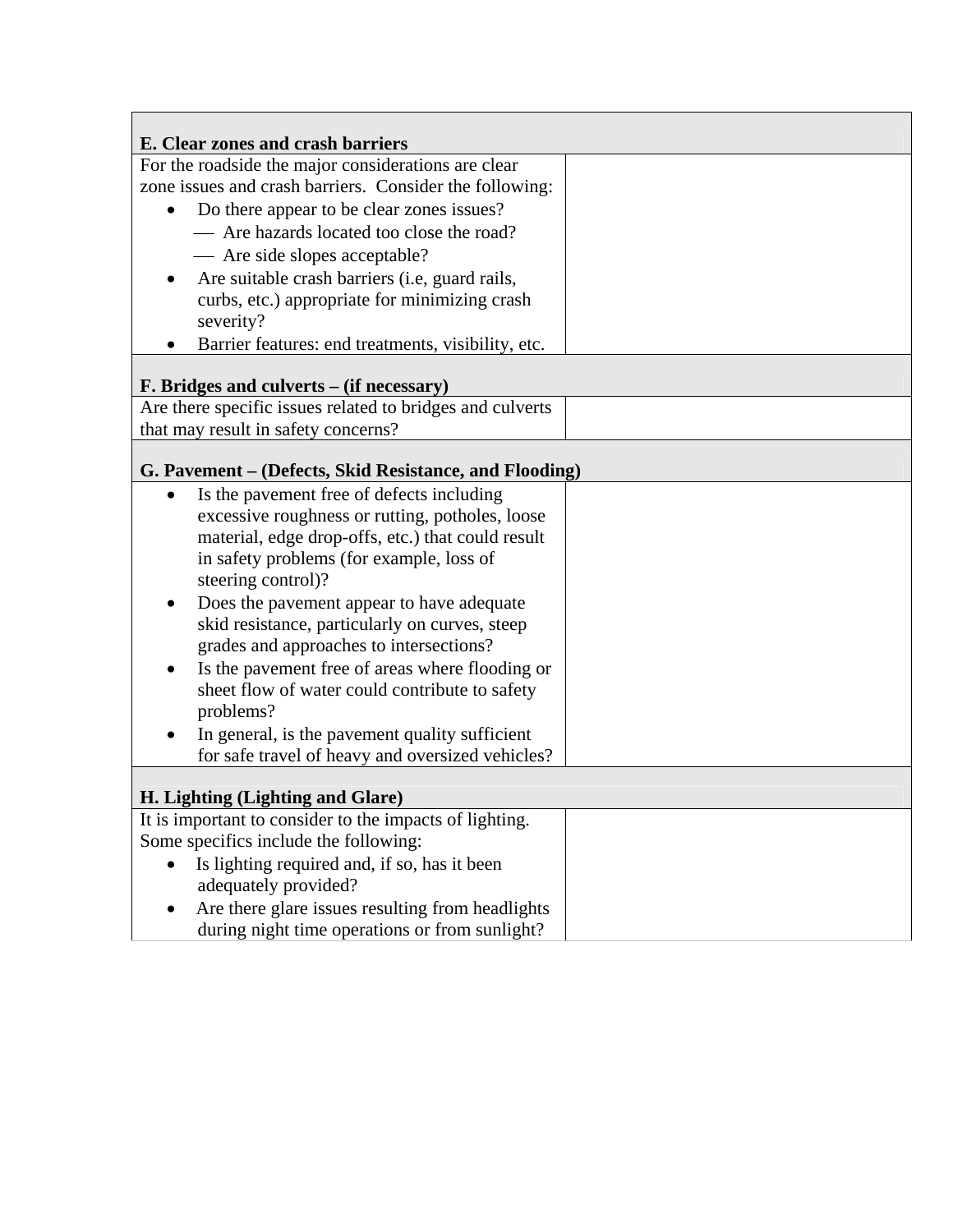| <b>TRAFFIC CONTROL DEVICES</b>                                                                                  |                |  |
|-----------------------------------------------------------------------------------------------------------------|----------------|--|
| <b>Issue</b>                                                                                                    | <b>Comment</b> |  |
| I. Signs                                                                                                        |                |  |
| Signage is a critical element in providing a safe                                                               |                |  |
| roadway environment. Please consider the following:                                                             |                |  |
| Are all current signs visible (consider both                                                                    |                |  |
| night and day)? Are they conspicuous and<br>clear? Are the correct signs used for each                          |                |  |
| situation?                                                                                                      |                |  |
| Does the retroreflectivity or illumination appear                                                               |                |  |
| satisfactory?                                                                                                   |                |  |
| Are there any concerns regarding sign                                                                           |                |  |
| supports?                                                                                                       |                |  |
|                                                                                                                 |                |  |
| J. Traffic signals                                                                                              |                |  |
| If present, do the traffic signals appear to be<br>$\bullet$                                                    |                |  |
| designed, installed, and operating correctly?                                                                   |                |  |
| Is the signal processing the traffic efficiently?<br>$\bullet$<br>Is the controller located in a safe position? |                |  |
| (where it is unlikely to be hit, but maintenance                                                                |                |  |
| access is safe)                                                                                                 |                |  |
| Is there adequate sight distance to the ends of                                                                 |                |  |
| possible vehicle queues?                                                                                        |                |  |
|                                                                                                                 |                |  |
| K. Marking and delineation                                                                                      |                |  |
| Is the line marking and delineation:<br>$\bullet$                                                               |                |  |
| - appropriate for the function of the road?                                                                     |                |  |
| - consistent along the route?                                                                                   |                |  |
| likely to be effective under all expected                                                                       |                |  |
| conditions? (day, night, wet, dry, fog, rising                                                                  |                |  |
| and setting sun, oncoming headlights, etc.)                                                                     |                |  |
| Are centerlines, edgelines, and lane lines                                                                      |                |  |
| provided? If not, do drivers have adequate                                                                      |                |  |
| guidance?                                                                                                       |                |  |